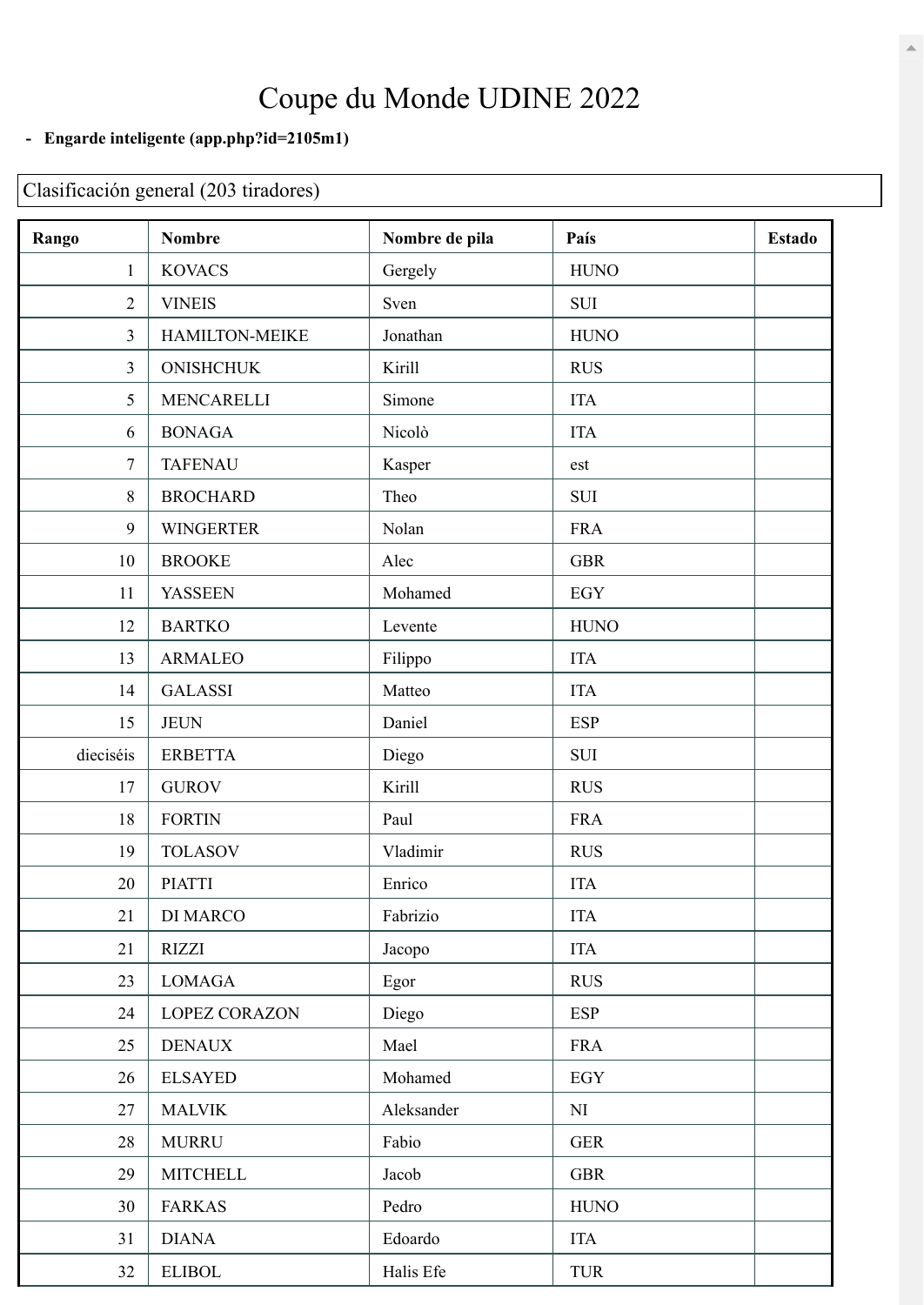| 33              | <b>OSMAN-TOUSON</b>  | Maruan              | <b>HUNO</b> |
|-----------------|----------------------|---------------------|-------------|
| 34              | DE LOS MOZOS         | Javier              | <b>ESP</b>  |
| 34              | <b>SARKISYAN</b>     | Artem               | <b>RUS</b>  |
| 36              | Kelly                | Cristóbal           | <b>SWE</b>  |
| 37              | <b>HAURI</b>         | Ian                 | <b>SUI</b>  |
| 38              | <b>GAUVERT</b>       | Mathieu             | <b>FRA</b>  |
| 39              | <b>BONELLI</b>       | Tommasso            | <b>ITA</b>  |
| 40              | <b>KOVACS</b>        | Daniel              | <b>HUNO</b> |
| 41              | KO                   | Benedek             | <b>HUNO</b> |
| 42              | <b>MANZO</b>         | Edoardo             | <b>ITA</b>  |
| 43              | <b>ESTANCIA</b>      | Jakob               | <b>GER</b>  |
| 44              | <b>UDOVICHENKO</b>   | Aleksey             | <b>RUS</b>  |
| 45              | <b>PALLUD</b>        | Matthieu            | <b>FRA</b>  |
| 46              | <b>REMONDINI</b>     | Darío               | <b>ITA</b>  |
| 47              | <b>SALM</b>          | Markus              | est         |
| 48              | <b>GARCÍA MIGUEL</b> | Daniel              | <b>ESP</b>  |
| 49              | <b>KULCSAR</b>       | Viktor              | <b>HUNO</b> |
| 50              | <b>ARCAMBEAUD</b>    | <b>Bastien</b>      | <b>FRA</b>  |
| 51              | <b>KIIROJA</b>       | Jaron               | est         |
| 52              | <b>MASTROMARINO</b>  | Fabio               | <b>ITA</b>  |
| 52              | <b>TREBIS</b>        | Miguel              | <b>GER</b>  |
| 54              | <b>SEVERINI</b>      | Filippo             | <b>ITA</b>  |
| 55              | HEURLIN VAZQUEZ      | Lino                | <b>FRA</b>  |
| 56              | <b>BUZINOV</b>       | Pavel               | <b>RUS</b>  |
| 57              | <b>RASHAIDA</b>      | Rahim               | <b>BUL</b>  |
| 58              | PEZZOLI              | Federico            | <b>ITA</b>  |
| 59              | <b>ROUSSEAU</b>      | Pierrick            | <b>FRA</b>  |
| 60              | <b>MAURY</b>         | Julien              | <b>FRA</b>  |
| 61              | <b>SAMOILOV</b>      | romano              | <b>UKR</b>  |
| 62              | PIETROBELLI          | Giacomo Patrick     | <b>ITA</b>  |
| 63              | <b>KIRCHNER</b>      | Tim                 | <b>GER</b>  |
| 64              | <b>REIJNAERS</b>     | Finiano             | <b>BEL</b>  |
| sesenta y cinco | DEL CONTRASTO        | Nicolo <sup>'</sup> | <b>ITA</b>  |
| 66              | <b>PERCHUK</b>       | Maksym              | <b>UKR</b>  |
| 67              | <b>OPANASENKO</b>    | Andrii              | <b>UKR</b>  |
| 67              | <b>POURMAND</b>      | Nima                | <b>SWE</b>  |
| 69              | <b>FUHRIMANN</b>     | Jonathan            | <b>SUI</b>  |
| 70              | <b>SENYURDUSEV</b>   | Ozgur Ege           | <b>TUR</b>  |
| 71              | <b>JUANES</b>        | Guillermo           | <b>ESP</b>  |
| 72              | TAIWO-WILLIAMS       | Luis                | <b>GBR</b>  |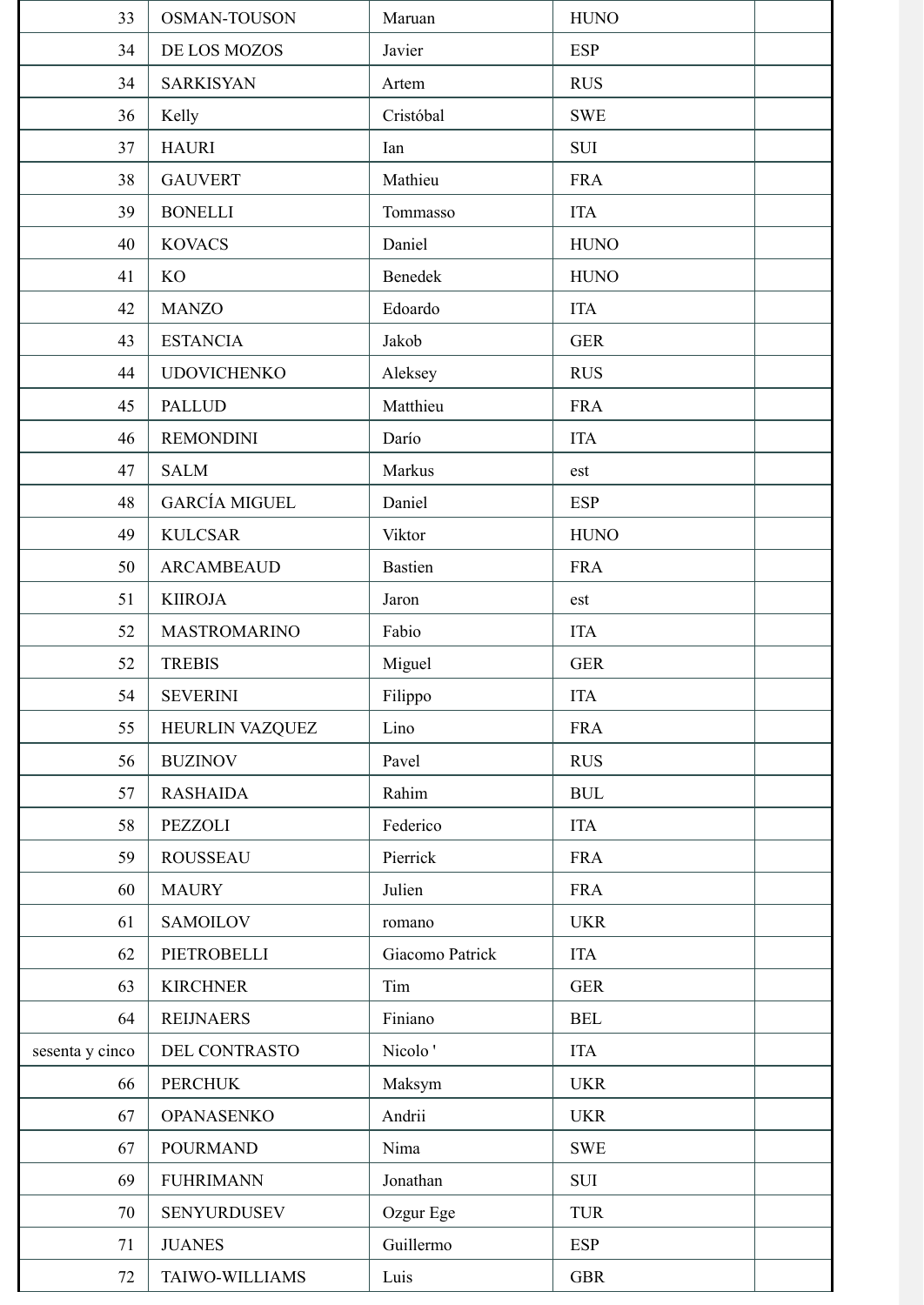| 73  | <b>DEGUCHI</b>     | Nicolás        | <b>PODER</b> |  |
|-----|--------------------|----------------|--------------|--|
| 74  | <b>DIANE</b>       | Alban          | <b>FRA</b>   |  |
| 75  | <b>POPA</b>        | Daniel         | <b>ROU</b>   |  |
| 76  | <b>CAVADINI</b>    | Lazare         | <b>SUI</b>   |  |
| 77  | <b>HARTMANN</b>    | Sven           | <b>AUT</b>   |  |
| 78  | <b>KOSHMAN</b>     | Nikita         | <b>UKR</b>   |  |
| 79  | <b>ELSAYED</b>     | Mahmoud        | EGY          |  |
| 80  | <b>COSTANTINI</b>  | Matteo         | <b>ITA</b>   |  |
| 80  | <b>ROUBAILO</b>    | <b>Niels</b>   | <b>NED</b>   |  |
| 82  | <b>GALABOV</b>     | Yordan         | <b>BUL</b>   |  |
| 83  | <b>RÁPIDO</b>      | Cedrik Henry   | <b>GER</b>   |  |
| 84  | <b>HORVATH</b>     | Adán           | <b>HUNO</b>  |  |
| 85  | <b>ALTUNIN</b>     | Valentin       | est          |  |
| 86  | <b>TODAVÍA</b>     | Yalgin         | <b>TUR</b>   |  |
| 87  | <b>BAYA</b>        | Tobias         | <b>GBR</b>   |  |
| 88  | <b>SANTORO</b>     | Paolo          | <b>ITA</b>   |  |
| 89  | <b>KELPE</b>       | Bendix         | <b>GER</b>   |  |
| 90  | MARTINEZ GUERRERO  | Guillem        | <b>ESP</b>   |  |
| 91  | <b>KOLDITZ</b>     | Ian-Etienne    | <b>GER</b>   |  |
| 92  | <b>SOBOLEV</b>     | Aleksandr      | <b>RUS</b>   |  |
| 93  | <b>COUFAL</b>      | Frantisek      | CZE          |  |
| 94  | <b>KUZMA</b>       | Andrii         | <b>UKR</b>   |  |
| 95  | <b>CHUZON</b>      | Miguel Angel   | <b>ESP</b>   |  |
| 95  | <b>CSABAI</b>      | Compañero      | <b>HUNO</b>  |  |
| 97  | <b>MATOUSEK</b>    | David          | CZE          |  |
| 98  | HOAREAU-BERKANI    | Rafael Jacques | $\rm ALG$    |  |
| 99  | <b>PELLE</b>       | Domonkos       | <b>HUNO</b>  |  |
| 100 | <b>SCHEUNER</b>    | Joel           | <b>SUI</b>   |  |
| 101 | MÉRICA             | Murat          | <b>TUR</b>   |  |
| 102 | RODRIGUEZ ACEYTUNO | Diego          | <b>ESP</b>   |  |
| 103 | <b>RIEDE</b>       | Stefan         | <b>AUT</b>   |  |
| 104 | <b>MYKYTENKO</b>   | Dmytro         | <b>UKR</b>   |  |
| 105 | <b>POMCHENKO</b>   | Antonio        | <b>UKR</b>   |  |
| 106 | <b>GRUNDER</b>     | Pascal         | <b>SUI</b>   |  |
| 107 | <b>BURGHELEA</b>   | Andrei         | <b>ROU</b>   |  |
| 108 | <b>NOVAK</b>       | Martín         | <b>CZE</b>   |  |
| 109 | Jones              | Hal            | <b>GBR</b>   |  |
| 110 | <b>RARIDAD</b>     | Cengizhan      | <b>TUR</b>   |  |
| 111 | <b>KOTALA</b>      | ene            | CZE          |  |
| 112 | NAZAREVYCH         | Vladyslav      | <b>UKR</b>   |  |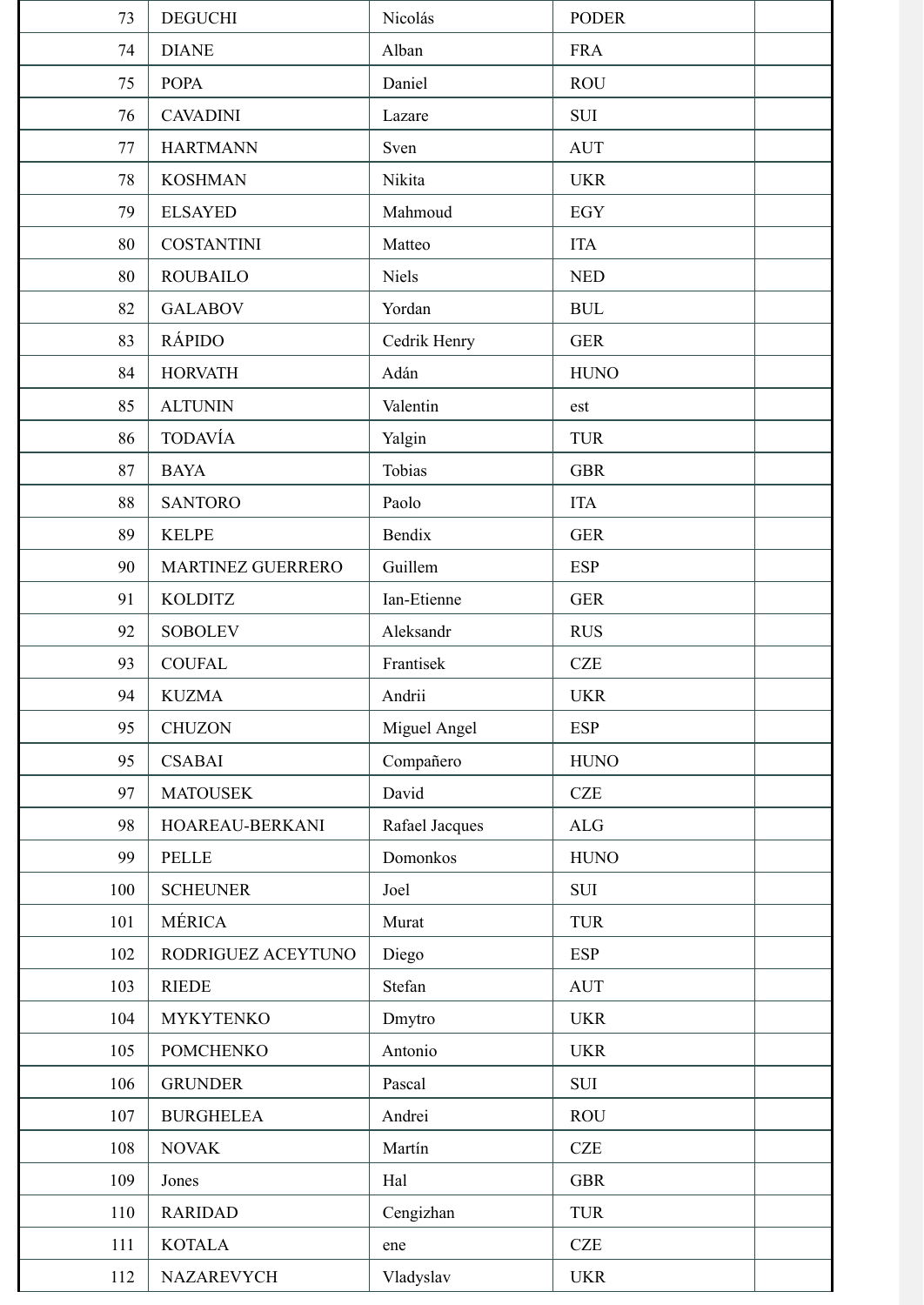| 113 | <b>MALUCCHI</b>    | Marco                 | <b>ITA</b>           |  |
|-----|--------------------|-----------------------|----------------------|--|
| 114 | <b>BRUIJN-YARD</b> | Rudi                  | <b>GBR</b>           |  |
| 115 | <b>HORVATH</b>     | Marcos                | <b>HUNO</b>          |  |
| 116 | <b>WICHT</b>       | Matteo                | <b>SUI</b>           |  |
| 117 | <b>TOBÍAS</b>      | Erik                  | est                  |  |
| 118 | <b>HANSENNE</b>    | arriano               | <b>BEL</b>           |  |
| 119 | <b>ABRAMYAN</b>    | David                 | <b>RUS</b>           |  |
| 120 | <b>REYNAERT</b>    | Joppe                 | <b>BEL</b>           |  |
| 121 | <b>SCHENKENGEL</b> | Benedicto             | <b>GER</b>           |  |
| 122 | <b>KRASIKOVAS</b>  | Emilis                | NI                   |  |
| 123 | <b>LOEMAN</b>      | Leandro               | <b>BEL</b>           |  |
| 124 | <b>FAVRE</b>       | Aurele                | <b>SUI</b>           |  |
| 124 | <b>RANTANEN</b>    | Joona                 | <b>ALETA</b>         |  |
| 124 | <b>WALMSLEY</b>    | José                  | <b>GBR</b>           |  |
| 127 | <b>MUKOID</b>      | Kiril                 | <b>UKR</b>           |  |
| 128 | <b>KUTTI</b>       | David                 | <b>SWE</b>           |  |
| 129 | <b>NISTOR</b>      | Horia                 | <b>ROU</b>           |  |
| 130 | <b>TRIUNFO</b>     | Andrea                | <b>ITA</b>           |  |
| 131 | <b>KEPPEL</b>      | Alec                  | <b>NED</b>           |  |
| 132 | <b>KORNIJENKO</b>  | Lev                   | <b>UKR</b>           |  |
| 133 | <b>MIRICA</b>      | Florín                | <b>ROU</b>           |  |
| 134 | <b>DOBSON</b>      | Felipe                | <b>GBR</b>           |  |
| 135 | <b>BREKER</b>      | Enrique               | <b>GER</b>           |  |
| 135 | <b>SURDUCANO</b>   | Tudor                 | <b>ROU</b>           |  |
| 137 | <b>PORTMANN</b>    | Nicolás               | SUI                  |  |
| 138 | ABDELBAKY. A       | Amr                   | EGY                  |  |
| 139 | <b>ARONOWITSCH</b> | Zeev                  | <b>SWE</b>           |  |
| 140 | <b>MUMENTHALER</b> | Colin                 | SUI                  |  |
| 141 | <b>PONIKVAR</b>    | Lars                  | <b>SLO</b>           |  |
| 142 | <b>KLAUS</b>       | Robert                | CZE                  |  |
| 143 | <b>AKAL</b>        | Emir                  | <b>TUR</b>           |  |
| 144 | <b>EIKANGER</b>    | Olav                  | NI                   |  |
| 145 | <b>FERRANDINA</b>  | Lawrence Pascal Paolo | <b>ITA</b>           |  |
| 145 | <b>WIBERG</b>      | Carl                  | <b>SWE</b>           |  |
| 147 | <b>VANDENHAUTE</b> | Lars                  | $\operatorname{BEL}$ |  |
| 148 | <b>SCHWITZER</b>   | Benjamín              | <b>GER</b>           |  |
| 149 | ANDRES MORENO      | Javier                | <b>ESP</b>           |  |
| 150 | <b>BRANDBERG</b>   | Hugo                  | <b>SWE</b>           |  |
| 150 | <b>JANJIC</b>      | Gregor                | <b>AUT</b>           |  |
| 152 | <b>NORDTVEIT</b>   | Didrik                | NI                   |  |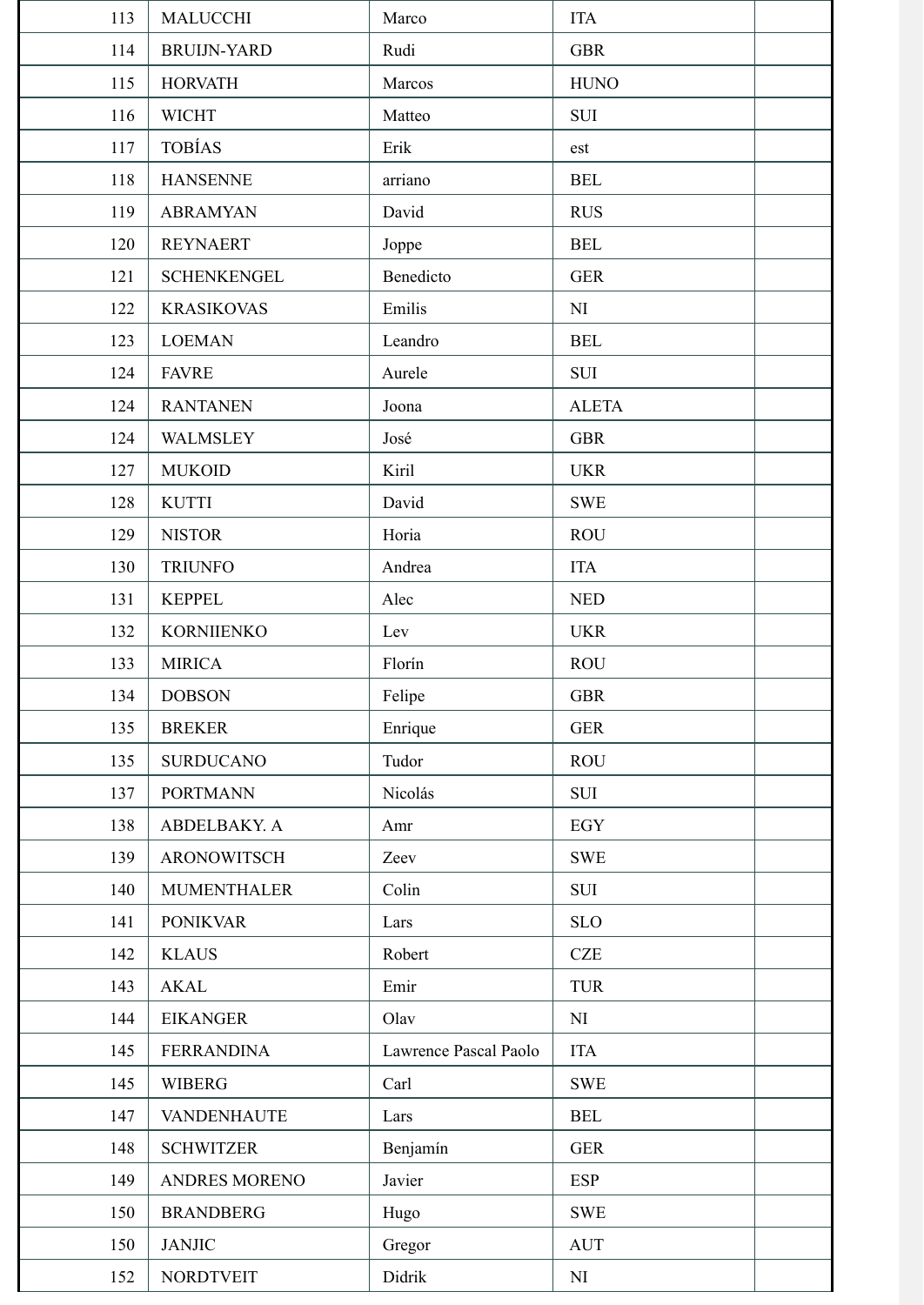| 152 | <b>POHNAN</b>          | Krystof      | <b>CZE</b>                       |
|-----|------------------------|--------------|----------------------------------|
| 154 | <b>LUNEAU</b>          | Aurelien     | <b>FRA</b>                       |
| 155 | <b>MARQUETA PENA</b>   | Nicolás      | <b>ESP</b>                       |
| 156 | <b>FAGERSTEDT</b>      | Jakob        | <b>SWE</b>                       |
| 157 | <b>STOYCHEV</b>        | Radoslav     | <b>BUL</b>                       |
| 158 | <b>PIEPER</b>          | Jesse        | <b>NED</b>                       |
| 159 | <b>APERS</b>           | Mateo        | <b>BEL</b>                       |
| 160 | <b>KAYRAL</b>          | Sarp Guclu   | <b>TUR</b>                       |
| 161 | <b>KARLSEN</b>         | Henning      | NI                               |
| 162 | <b>MOROTTI</b>         | Leonardo     | <b>ITA</b>                       |
| 163 | <b>MYKYTENKO</b>       | Maksym       | <b>UKR</b>                       |
| 164 | <b>JEAL</b>            | Jaime        | <b>GBR</b>                       |
| 165 | <b>ATAY</b>            | <b>Burak</b> | <b>TUR</b>                       |
| 166 | <b>SAFCI</b>           | Ardic Karan  | <b>TUR</b>                       |
| 167 | <b>SEBESAN</b>         | Claus        | <b>ROU</b>                       |
| 168 | <b>BELLIERE</b>        | Arturo       | <b>FRA</b>                       |
| 169 | <b>PLOMTEUX</b>        | Antoine      | <b>BEL</b>                       |
| 170 | <b>MCKERR</b>          | Isaac        | <b>GBR</b>                       |
| 171 | <b>LABAKI</b>          | Samuel       | <b>AUS</b>                       |
| 172 | <b>CALIPA</b>          | Aurelio      | <b>GBR</b>                       |
| 173 | <b>MAZUR</b>           | Daniil       | <b>UKR</b>                       |
| 174 | <b>INOSTROZA</b>       | Lucas        | CHI                              |
| 174 | <b>KRAJLAH</b>         | Luka         | <b>SLO</b>                       |
| 176 | <b>FELTZ</b>           | Máxima       | <b>BEL</b>                       |
| 176 | <b>VIERNES</b>         | Milton       | <b>SWE</b>                       |
| 176 | <b>PRATLEY</b>         | Aedyn        | <b>AUS</b>                       |
| 179 | <b>STIRBER</b>         | Sebastian    | <b>CZE</b>                       |
| 180 | <b>JIMENEZ GISBERT</b> | Aleix        | <b>ESP</b>                       |
| 181 | <b>TRASERO</b>         | Ian          | <b>SWE</b>                       |
| 182 | <b>NAGEL</b>           | Keanu        | <b>GER</b>                       |
| 183 | <b>BOORZ</b>           | Jonas        | <b>GER</b>                       |
| 184 | <b>DEISL</b>           | Markus       | $\mathbf{A}\mathbf{U}\mathbf{T}$ |
| 184 | <b>STEINER</b>         | Piero        | <b>GBR</b>                       |
| 186 | <b>MOHAMED</b>         | Mayed        | Emiratos Árabes Unidos           |
| 187 | <b>SPANOS</b>          | Konstantin   | <b>AUT</b>                       |
| 187 | <b>WALLE</b>           | Henrik       | NI                               |
| 189 | <b>BACIU</b>           | Stefan       | <b>ROU</b>                       |
| 189 | <b>GUERRERO</b>        | Daan         | <b>NED</b>                       |
| 191 | AL HOMBRE              | ene          | <b>CZE</b>                       |
| 192 | <b>BROBAKKEN</b>       | Marcus Vokes | NI                               |